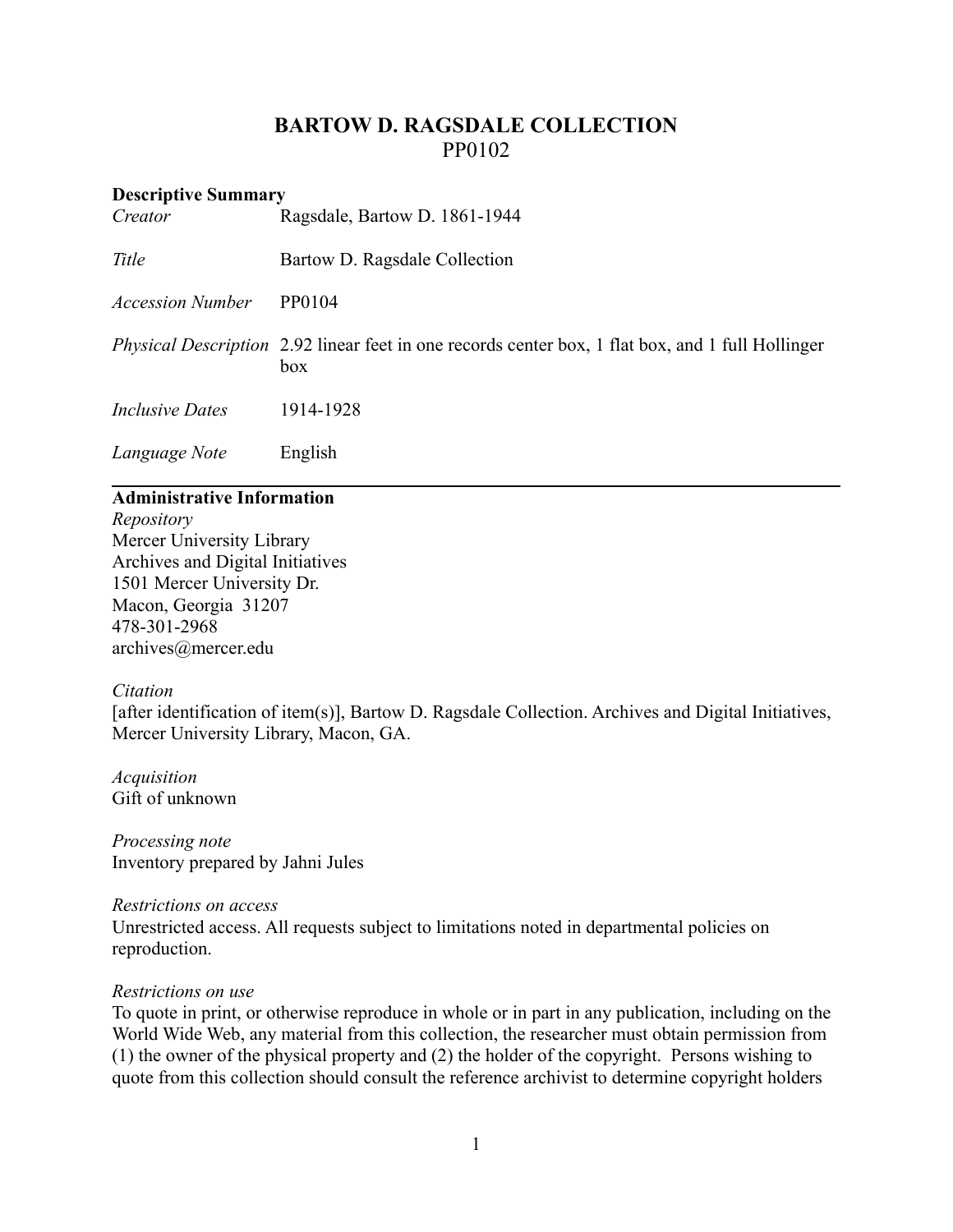for information in this collection. Reproduction of any item must contain the complete citation to the original.

### **Collection Description**

#### *Biographical Note*

Bartow Davis Ragsdale was born in DeKalb County on February 7, 1861. He earned both that A.B. (1886) and the A.M. (1892) from Mercer University and married Lois Cloud in 1889. The couple had two children. Ragsdale pastored Baptist churches in Albany, Quitman, Cairo, Decatur, Lithonia, Conyers, Canton, and Locust Grove. He conducted Bible Institutes across the state during the 1890s. President P. D. Pollock then tapped him to occupy the Chair of English Bible at Mercer, and Ragsdale went on to serve as treasurer of the university from 1914 to 1928. He also served as Recording Secretary of the Georgia Baptist Convention for 49 years. His most lasting contribution to Georgia Baptist life was his work, *The Story of Georgia Baptists*. He died on July 18, 1944, in Atlanta.

#### *Scope and Content Note*

Box 1 contains correspondence, account papers, and Bursar records. Box 2 contains speeches, sermons, and other materials related to his work in the Baptist denomination. Box 3 contains copper plate lithographs used in the printing of *The Story of Georgia Baptists*.

*Subjects* Baptists—Georgia Mercer University

## *Related Material The Story of Georgia Baptists* (BX6248.G4 R3)

#### **Series Description**

| Series 1: | Accounts                 |
|-----------|--------------------------|
| Series 2: | <b>Board of Trustees</b> |
| Series 3: | Correspondence           |
| Series 4: | Miscellaneous            |
| Series 5: | Ledger Lecture Notes     |
| Series 6: | Copper Plate Lithographs |

### **Container List**

#### SERIES 1: ACCOUNTS

Folder  $1/1$ : Accounts, 1914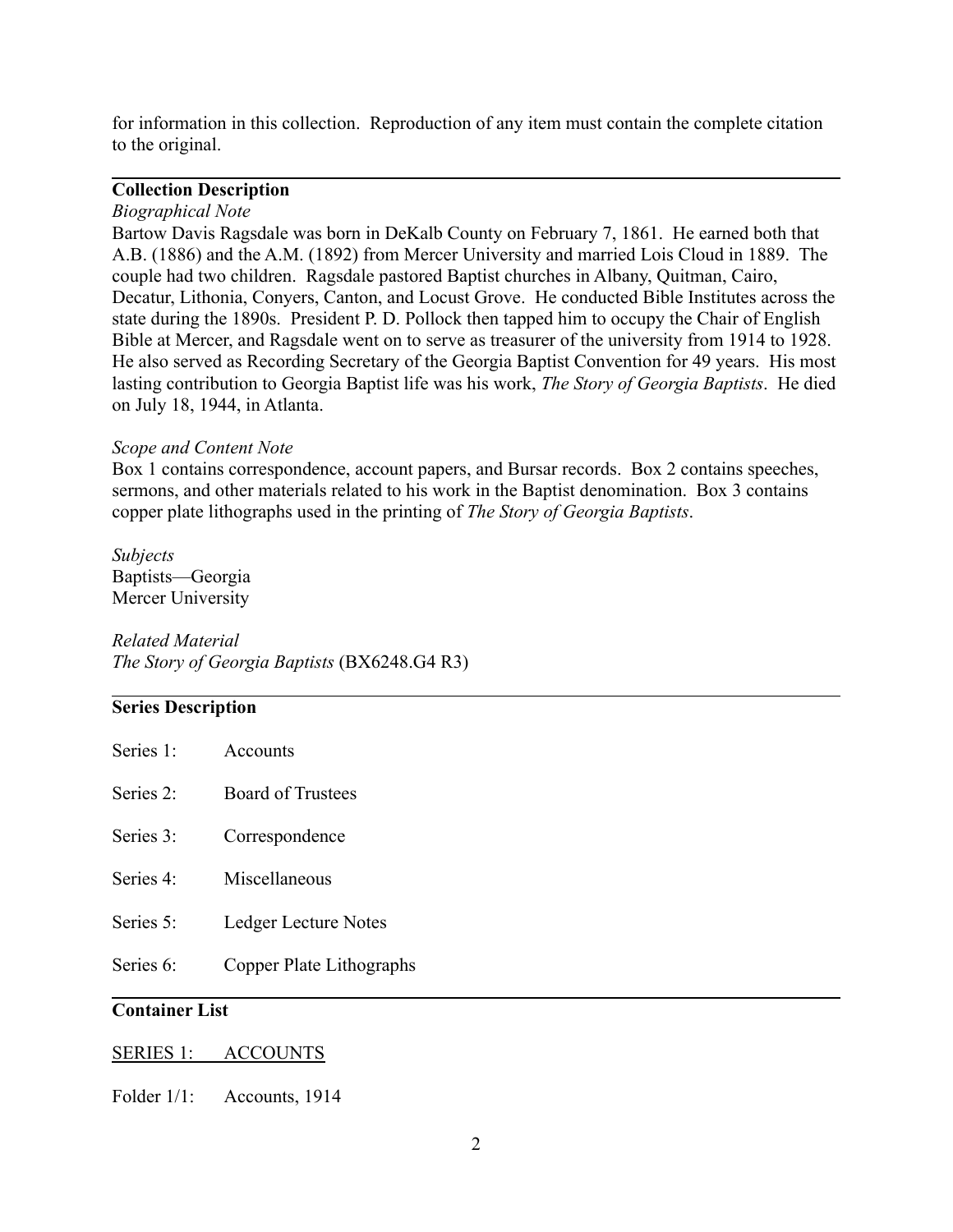- Folder 1/2: Accounts, 1915-1916
- Folder 1/3: Accounts, 1917
- Folder 1/4: Accounts, 1918
- Folder 1/5: Accounts, 1919
- Folder 1/6: Accounts, 1920; 1923; 1925-1926; 1928; 1930; No Date
- SERIES 2: BOARD OF TRUSTEES
- Folder 1/7: Board of Trustees, 1921; 1924-1925
- Folder 1/8: Board of Trustees, 1926-1927
- Folder 1/9: Board of Trustees, No Date
- SERIES 3: CORRESPONDENCE
- Folder 1/10: Correspondence, 1887; 1892; 1896; 1902-1903
- Folder 1/11: Correspondence, 1904
- Folder 1/12: Correspondence, 1905-1906; 1912-1913
- Folder 1/13: Correspondence, 1914
- Folder 1/14: Correspondence, 1915
- Folder 1/15: Correspondence, 1916
- Folder 1/16: Correspondence, 1917
- Folder 1/17: Correspondence, 1918
- Folder 1/18: Correspondence, 1918
- Folder 1/19: Correspondence, 1919-1922
- Folder 1/20: Correspondence, 1923-1924
- Folder 1/21: Correspondence, 1925
- Folder 1/22: Correspondence, 1926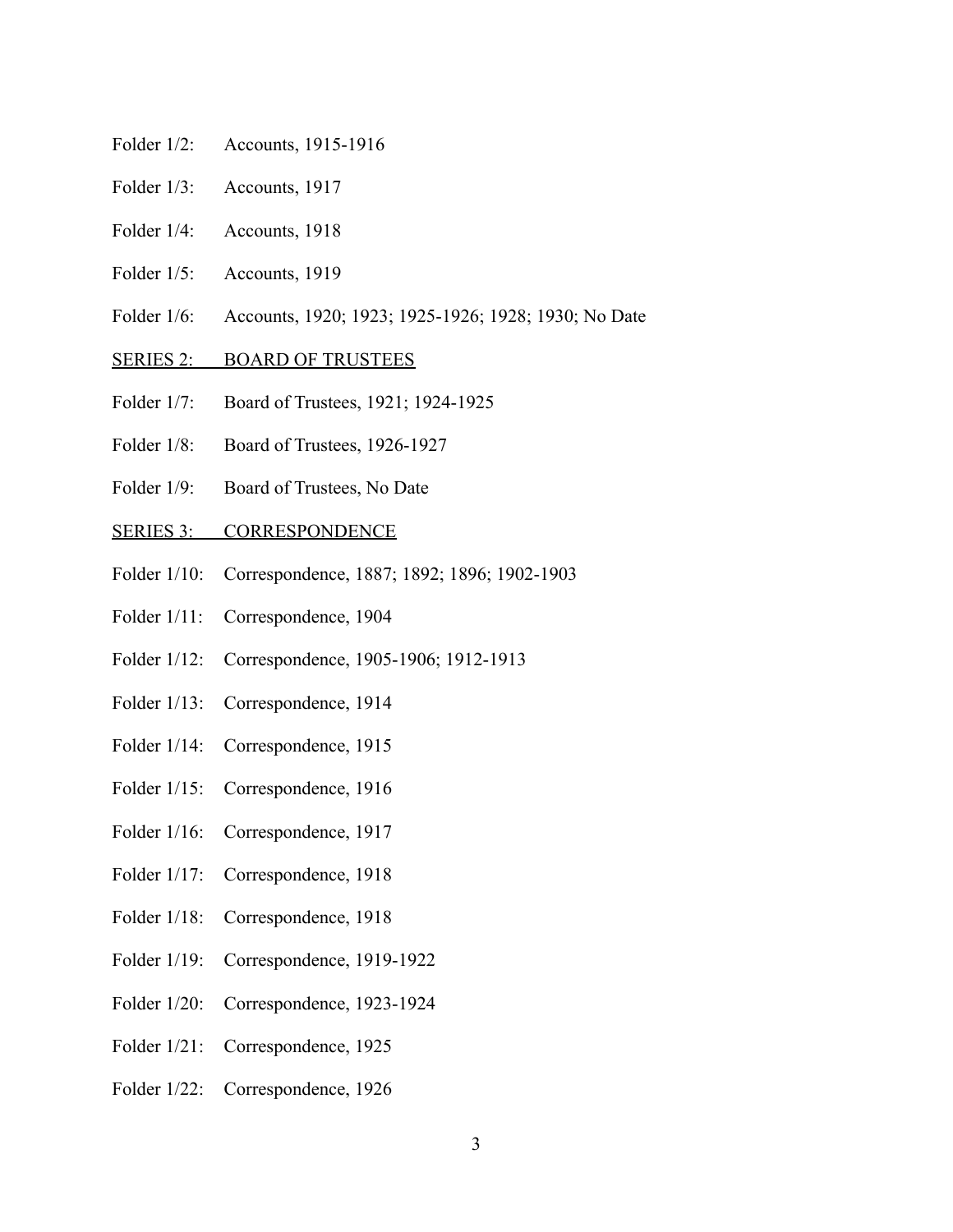- Folder 1/23: Correspondence, 1927
- Folder 1/24: Correspondence, 1928
- Folder 1/25: Correspondence, 1928
- Folder 1/26: Correspondence, 1929-1938; 1941; 1958
- Folder 1/27: Correspondence, Clegg/King
- Folder 1/28: Correspondence, No Date
- SERIES 4: MISCELLANEOUS
- Folder 1/29: Datebook, 1910
- Folder 1/30: Dunson & Gay Mortgage Co. and Mercer Bursar, 1916-1917
- Folder 1/31: Dunson & Gay Mortgage Co. and Mercer Bursar, 1918
- Folder 1/32: Dunson & Gay Mortgage Co. and Mercer Bursar, 1919
- Folder 1/33: Financial Papers
- Folder 1/34: Georgia Baptist Convention, 1917-1918; 1921-1924; 1926
- Folder 1/35: Information Request (Military Training), 1918
- Folder 1/36: Information Request (Mercer University), 1918
- Folder 1/37: Mercer Bursar (Miscellaneous)
- Folder 2/1: 75 Million Campaign
- Folder 2/2: Ministerial Aid
- Folder 2/3: Miscellaneous
- Folder 2/4: News Clippings
- Folder 2/5: Picture of the Last Supper
- Folder 2/6: Speeches and Sermons
- SERIES 5: LEDGER LECTURE NOTES